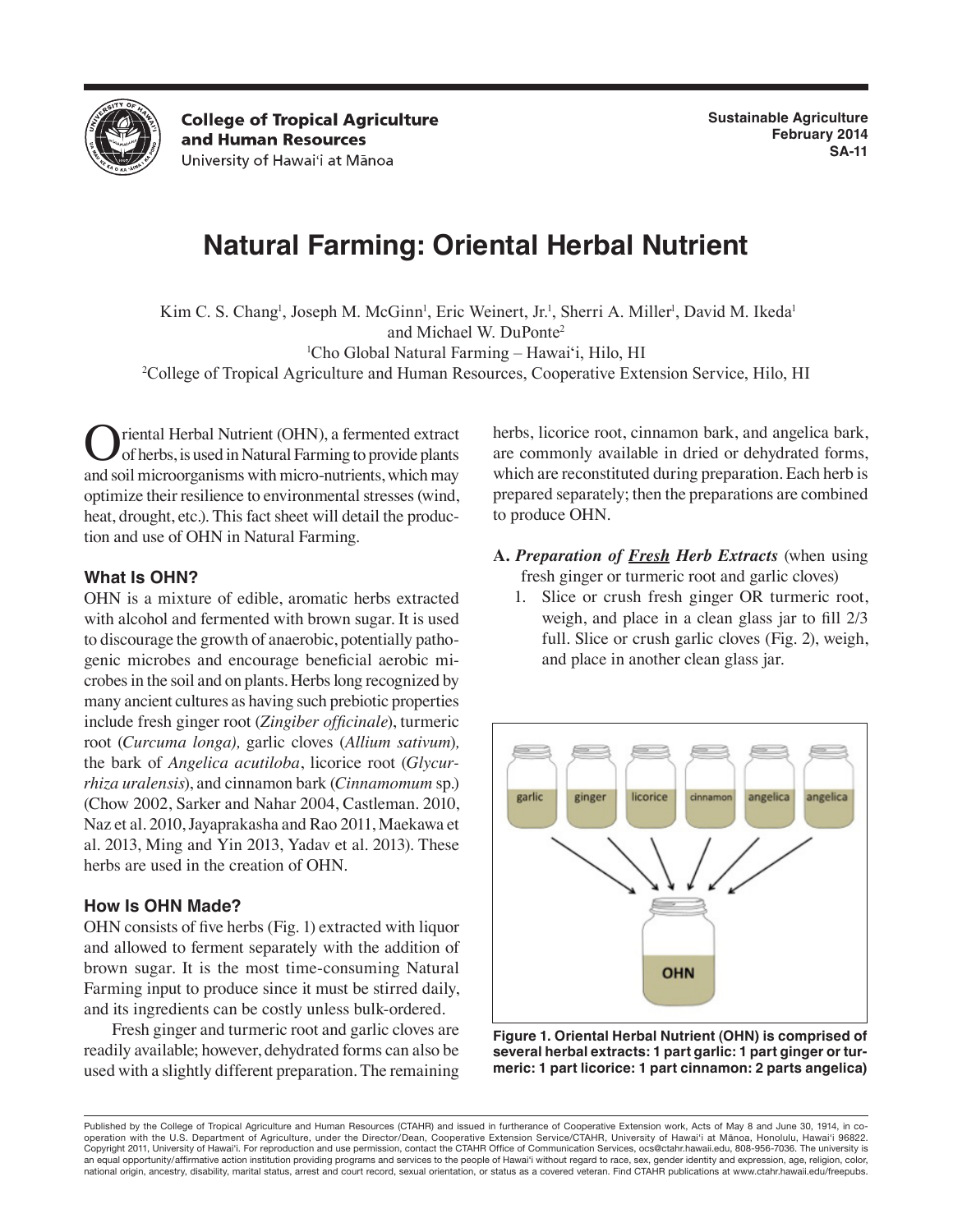- 2. Add an equal amount of brown sugar by weight to each jar. Cover the jars with muslin or a paper towel and secure with a rubber band or threadedring portion of a Mason jar (see Fig. 5), and let sit for 5 to 7 days at room temperature out of direct sunlight.
- 3. Fill each jar with vodka (or other liquor that is 40% proof).
- 4. Replace the jar's cover. Let sit at room temperature, stirring clockwise with a wooden spoon every morning for 14 days.
- 5. Strain  $\frac{1}{3}$  of the liquid from each jar into separate, labeled glass jars ("Ginger OR Turmeric Extract" and "Garlic Extract," respectively).
- 6. Repeat Steps 3 through 5, adding to the respective extract jars.
- 7. This extraction process (Steps 3 through 6) can be repeated up to 5 times before discarding the herb, brown sugar, and liquor mixtures (which can be composted or made into tea).
- **B.** *Preparation of Dehydrated Herb Extracts* (when using dehydrated or dried angelica bark, licorice root, and cinnamon bark; also if using dehydrated or dried ginger or turmeric and garlic)
- 1. Chop each dehydrated herb into ½" cubes (Fig. 3). Using a SEPARATE jar for each herb, fill a clean glass jar 1 /3 full (Fig. 4). Prepare TWO jars of angelica.
- 2. Add rice wine or beer to bring the contents of each jar to ½ full. Let sit at room temperature for 2 days to allow the herbs to rehydrate.
- 3. Add brown sugar to bring the contents of each jar to  $\frac{2}{3}$  full. Cover the jars with muslin or a paper towel and secure with a rubber band or threaded ring portion of a Mason jar, and let sit for 5 to 7 days at room temperature out of direct sunlight.
- 4. Add vodka (or other liquor that is 40% proof) to fill the jar completely (Fig. 5). Replace the cover and let sit at room temperature, stirring clockwise with a wooden spoon every morning for 14 days.
- 5. Strain  $\frac{1}{3}$  of the liquid from each jar and store each extract into separate labeled jars (for example, "Licorice Extract," "Cinnamon Extract," and two "Angelica Extract" jars).
- 6. Repeat Steps 4 through 5, adding to the respective extract jars.
- 7. This extraction process (Steps 4 through 6) can be repeated up to 5 times before discarding the



**Figure 2. Chop or crush fresh garlic cloves to prepare their extract.**



**Figure 3. Dehydrated licorice root must be cut into ½" cubes prior to preparing its extract.**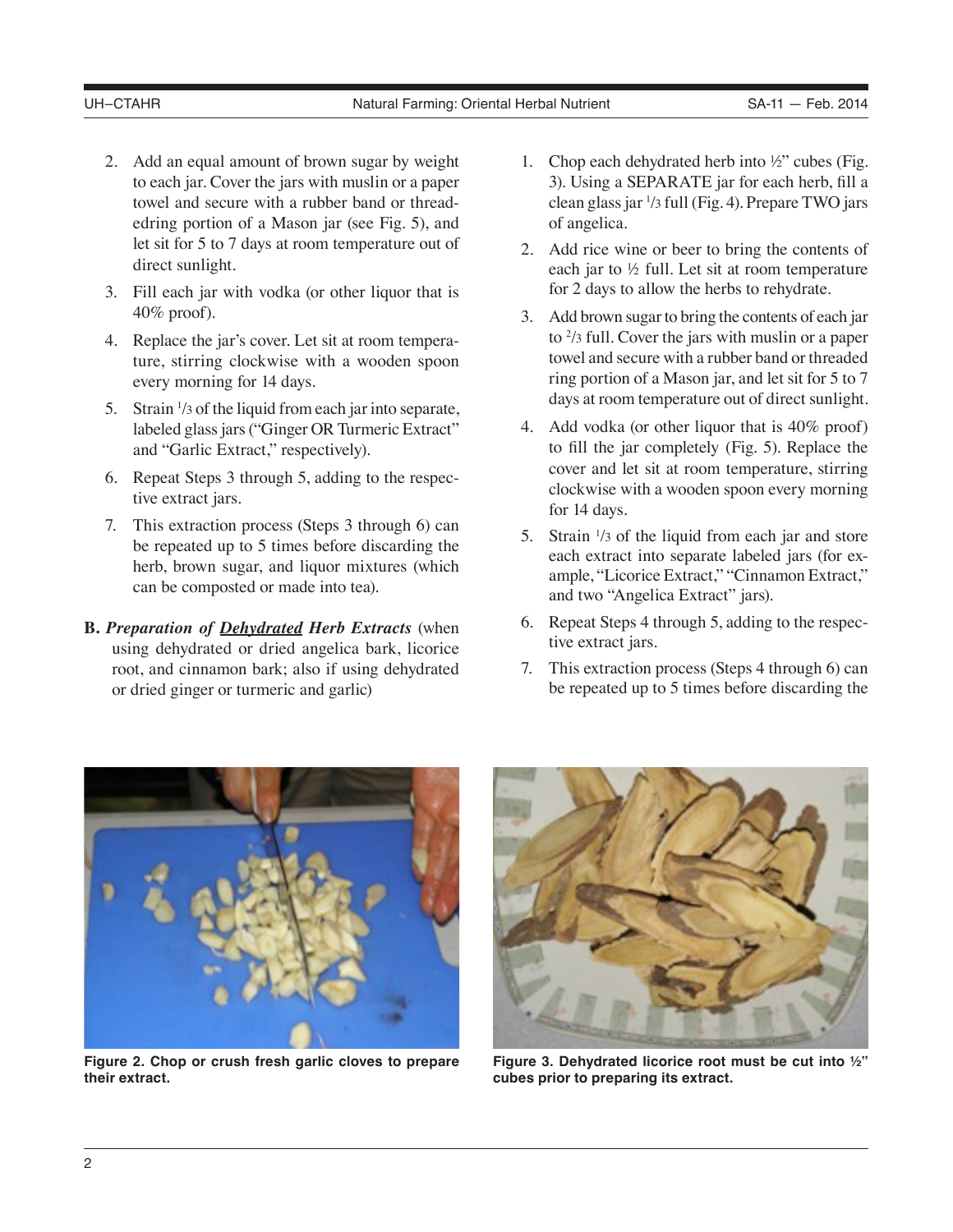herb, brown sugar, and liquor mixtures (which then can be composted or made into tea).

# **C.** *Preparation of OHN*

- 1. In a clean glass jar, combine equal portions of each herb extract in the following proportions: 2 parts angelica : 1 part licorice : 1 part cinnamon : 1 part ginger or turmeric : 1 part garlic (see Fig. 1).
- 2. Stir slightly with a wooden spoon, then cover LOOSELY and store for 6 to 12 months in a cool, dark cabinet. It is important to keep the jar loosely covered to allow air circulation and to prevent the build-up of gases produced by the fermentation process.
- 3. Always SHAKE OHN before use.

# **How Is OHN Used?**

When ready to use, shake the jar of OHN well and dilute with water to a ratio of 1:1,000 (Table 1). Make the solution weaker  $(1:1,500)$  if it is to be applied to stressed plants or during drought conditions, or if the OHN has been concentrated by storage for more than 6 months.

- Apply as a foliar spray on plants to repel insects. Apply during late afternoon or early morning hours.
- OHN can be mixed in a cocktail with Fermented Plant Juice (FPJ) and Brown Rice Vinegar (BRV) and applied as a foliar spray every 10–12 days to make plants less susceptible to powdery mildew and downy mildew.
- Apply diluted OHN as a soil drench prior to planting to activate dormant soil microorganisms.
- OHN is also an ingredient in other Natural Farming inputs, IMO#2 and IMO #4 (Park and DuPonte 2008), as part of a seed-soak solution or soil-treatment solution.
- As a prebiotic in poultry and livestock production (Samanta et al. 2013), OHN can be mixed with animals' drinking water (1:1,000 dilution) and offered *ad libitum* 3 times a week.



**Figure 4: Dehydrated angelica is cubed and placed into a clean glass jar (1 /3 full).**



**Figure 5: The fresh or rehydrated herb, combined with brown sugar and liquor, is stirred daily for 14 days to extract its healthful properties.**